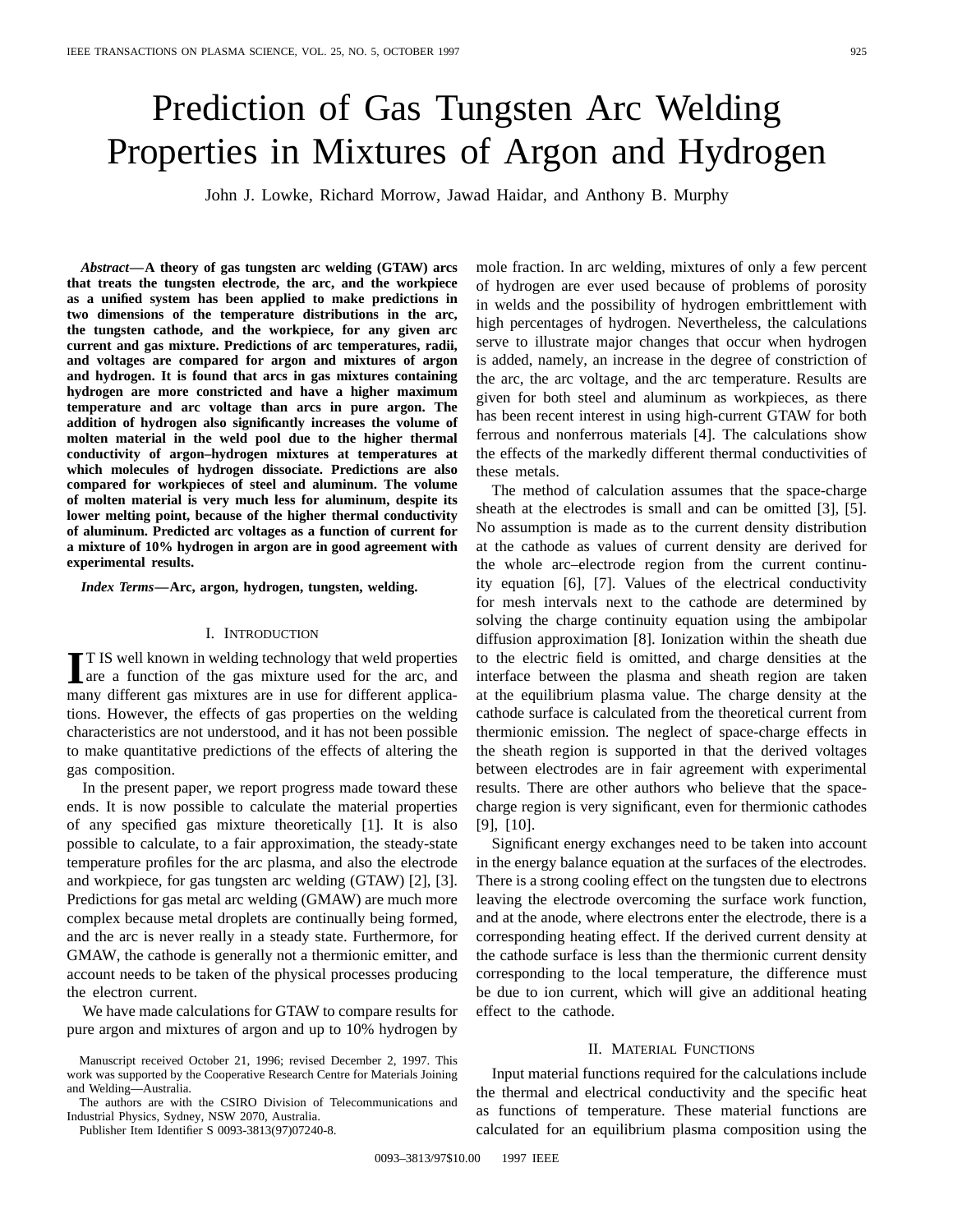Fig. 1. Calculated values of thermal conductivity as a function of temperature for various mixtures of argon and hydrogen by mole.

methods of Murphy and Arundell [1] and Gordon and McBride [11]. In the calculations, we have assumed that the fraction of hydrogen and argon is constant throughout the calculation domain. Demixing effects occur [12], [13], but influences on the heat fluxes for similar mixtures of argon and nitrogen are less than 10% [14]. However, demixing effects may be much larger for mixtures with hydrogen instead of nitrogen because the maximum in the thermal conductivity, which occurs at the temperatures for molecular dissociation, is much larger for hydrogen than for nitrogen.

The principal effect of adding small quantities of hydrogen to argon is on the thermal conductivity. Calculated values are shown in Fig. 1, where it is seen that the thermal conductivity at temperatures around 3000 K is increased by more than a factor of 10 if 10% hydrogen is added to argon. This increased thermal conductivity is caused by the dissociation of hydrogen molecules. Temperatures around 3000 K are critical because they are near the melting point of metals such as steel, and heat conduction from the arc plasma to the steel is enhanced by the hydrogen.

Figs. 2 and 3 show calculated values of the specific heat and electrical conductivity, respectively, as a function of temperature for various percentages of hydrogen in argon. The effect of adding hydrogen on material functions other than thermal conductivity is small, although the specific heat is increased about a factor of 3 at about 3000 K.

# III. THEORETICAL METHOD AND BASIC EQUATIONS

We have used the method of Lowke *et al.* [3] to calculate the temperature profiles of the arc plasma, the tungsten electrode, and the workpiece as an integrated system. Basically, the four equations for conservation of mass, axial momentum, radial momentum, and energy are solved to obtain the temperature, axial velocity, radial velocity, and pressure, all in two dimensions, for the plasma–electrode system. In addition, the magnetic field is calculated in order to take account of the magnetic pinch forces that induce the plasma flow, and effects of thermionic cooling and heating and ion heating are included

Fig. 2. Calculated values of specific heat as a function of temperature for various mixtures of argon and hydrogen by mole.

at the electrode surfaces. The electrode electrical resistivities and thermal conductivities are required as a function of temperature.

The plasma is assumed to be in local thermodynamic equilibrium, the flow is assumed to be laminar, and demixing is neglected. The equations of conservation of mass, enthalpy, radial momentum, and axial momentum are, respectively

$$
\frac{1}{r}\frac{\partial}{\partial r}(r\rho v_r) + \frac{\partial}{\partial z}(\rho v_z)
$$
\n
$$
= 0
$$
\n
$$
\frac{\partial}{\partial r}(\rho v_r h) + \frac{\partial}{\partial z}(\rho v_z h)
$$
\n
$$
= \frac{1}{r}\frac{\partial}{\partial r}\left(\frac{r\kappa}{r}\frac{\partial h}{\partial r}\right) + \frac{\partial}{\partial r}\left(\frac{\kappa}{r}\frac{\partial h}{\partial r}\right) + \frac{j_r^2 + j_z^2}{r^2} - U
$$
\n(2)

$$
r \, \partial r \, \langle c_p \, \partial r \rangle \quad \partial z \, \langle c_p \, \partial z \rangle \quad \sigma
$$
\n
$$
\frac{1}{r} \frac{\partial}{\partial r} (r \rho v_r^2) + \frac{\partial}{\partial z} (\rho v_r v_z)
$$
\n
$$
= -\frac{\partial P}{\partial r} - j_z B_\theta + \frac{1}{r} \frac{\partial}{\partial r} \left( 2r \eta \frac{\partial v_r}{\partial r} \right)
$$
\n
$$
+ \frac{\partial}{\partial z} \left( \frac{\eta \partial v_z}{\partial r} + \frac{\eta \partial v_r}{\partial z} \right) - 2\eta \frac{v_r}{r^2}
$$
\n(3)

$$
\frac{1}{r}\frac{\partial}{\partial r}(r\rho v_z v_r) + \frac{\partial}{\partial z}(\rho v_z^2) \n= -\frac{\partial P}{\partial z} + j_r B_\theta + \frac{\partial}{\partial z} \left(2\eta \frac{\partial v_z}{\partial r}\right) \n+ \frac{1}{r}\frac{\partial}{\partial r}\left(\frac{r\eta \partial v_z}{\partial r} + \frac{r\eta \partial v_r}{\partial z}\right) + \rho g.
$$
\n(4)

Equations (1)–(4) define the enthalpy  $h$ , the pressure  $P$ , and the axial and radial velocities  $v_z$  and  $v_r$  of the arc column as a function of the radial and axial coordinates  $r$  and  $z$ . The material functions are the thermal conductivity  $\kappa$ , the electrical conductivity  $\sigma$ , the specific heat  $c_p$ , the density  $\rho$ , the radiation emission coefficient U, and the viscosity  $\eta$ , all of which are required inputs as a function of temperature for the ambient pressure of the arc;  $q$  is the acceleration due to gravity. The current densities  $j_z$  and  $j_r$  are evaluated from Ohm's law,  $j = \sigma E$ , where the electric field, E, is obtained from  $\mathbf{E} = -\nabla \phi$ . The electric potential  $\phi$  is obtained from a



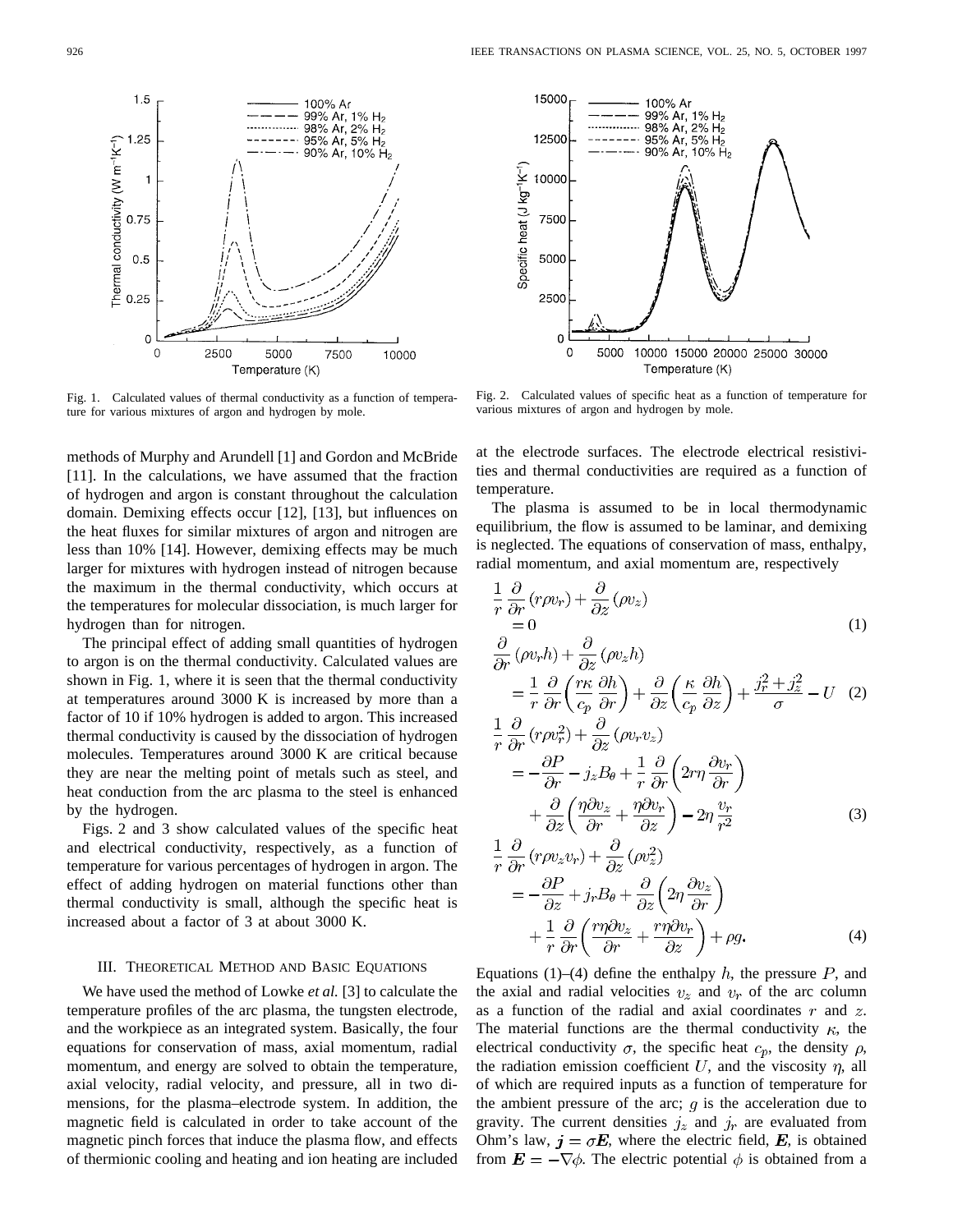

Fig. 3. Calculated values of electrical conductivity as a function of temperature for various mixtures of argon and hydrogen by mole.

solution of the current continuity equation, i.e.,

$$
\nabla \cdot (\sigma \nabla \phi) = 0. \tag{5}
$$

The magnetic field  $B_{\theta}$  is obtained from Maxwell's equation:  $(1/r)\partial(rB_{\theta})/\partial r = \mu_0 j_z$ , where  $\mu_0$  is the permeability of free space.

The integration region is a cylinder 4.3 cm long with a radius of 3.5 cm, containing a cylindrical thoriated tungsten cathode 3.5 cm long and diameter 3.2 mm with a conical tip with an included angle of  $60^\circ$ . The cathode conical region has a flat tip of radius  $0.2$  mm. The boundary conditions of  $(1)$ – $(4)$  for the external boundaries are that the temperature is 300 K and there is an imposed gas flow of 166  $\text{cm}^3\text{/s}$  around the cathode through a radius at the cathode entrance of 0.66 cm. Flow boundary conditions at other external boundaries maintain the continuity of flow [7]. Along the axis of the integration region, temperature gradients, axial velocity gradients, and the radial velocity are set to zero. The arc pressure is taken as 1 bar at the point on the entrance plane at the outer boundary of the integration region. The electric potential is set to zero at the base of the workpiece. The potential is evaluated for the integration region from the solution of the current continuity (5) for a given total current [7].

The integration region over which solutions of  $(1)$ – $(5)$  are obtained contains electrode and arc regions. Material functions appropriate to the electrodes and the plasma are used for each region. In the solid electrodes, there is no convection, and convective effects are also omitted in the liquid weld pool, so (1), (3), and (4) are not used in these regions. The radiation emission coefficient  $U$  for the plasma was taken for visible radiation only [15], neglecting self-absorption effects.

Calculations at grid points on the electrode surfaces need to include special processes occurring at the surfaces. We account for energy losses by thermal radiation from the hot electrode, cooling or heating by the electrons leaving or entering the solid, and heating by ion bombardment. Heating of the electrodes by radiation from the arc is neglected. For the cathode, the additional energy flux  $F$  to the electrodes is

$$
F = -\varepsilon aT^4 - j\psi + j_i V_i; \tag{6}
$$

 $\varepsilon$  is the emissivity of the surface, T is the surface temperature,  $\psi$  is the work function,  $j_i$  is the ion current density, a is the Stefan–Boltzmann constant, and  $V_i$  is the ionization potential of the plasma. The term in  $\psi$  represents the loss in energy from electrons leaving the cathode and overcoming the work function potential. The ion current density  $j_i$  is assumed to be  $j - j_R$  at the cathode surface, where j is the current density at the cathode surface obtained from the current continuity equation, and  $j_R$  is the Richardson current density due to thermionic emission of electrons from the surface;  $j_R = AT^2 \exp(-\psi e/k_B T)$ ; e is the electronic charge,  $k_B$ is Boltzmann's constant, and  $A$  is the thermionic emission constant for the surface of the cathode. If  $j_R$  is greater than j, we take  $j_i$  to be zero. If j is greater than  $j_R$ , we assume that the additional electrons originate in the plasma by back diffusion. At the anode surface, we change the sign of the term in  $j\psi$  of (6) to be positive since electrons heat the anode due to the work function potential. We assume that there is no ion current, and hence no ion heating at the anode.

The value of the emissivity for the thoriated tungsten cathode was approximated as 0.3, independent of temperature [16]. Workpiece temperatures are much lower than the cathode, and thus for the workpiece, the thermal radiation emission term of (6) is insignificant.

The sheath regions near the electrodes are treated as in the investigation of [3]. The computations typically use  $70 \times 70$ grid points to span the whole arc–electrode region using a nonuniform mesh. The mesh size at the electrodes is 0.005 cm, which is approximately the mean free path of the electrons. Results are insensitive to the size of the mesh at the cathode, as in the investigation of [3].

For mesh cells adjacent to the anode surface, the electrical conductivity is taken simply as the equilibrium plasma value for the temperature on the plasma side of the cell. The results of Figs. 4–7, discussed later, are also insensitive to the size of the mesh at the anode; for example, in Fig. 4, the predicted temperature of the anode at a radius of 0.44 cm at the edge of the molten region changes from 1790 to 1820 K, with a change in mesh size at the anode of 0.005 to 0.02 cm. However, the current density distribution over the anode is, to some extent, dependent on the mesh size. The current density at the center of the anode changes from 980 A  $\cdot$  cm<sup>-2</sup> with a mesh size of 0.005 cm to a current density of  $640 \text{ A} \cdot \text{cm}^{-2}$  with a mesh size of 0.02 cm. Convergence is generally obtained for each arc current in about 200 iterations, taking about 5 min on a Silicon Graphics Challenge L computer.

#### IV. RESULTS

Fig. 4 shows calculated results for a 200 A arc in pure argon with a gap between the tungsten cathode and a steel workpiece of 3 mm. The calculated arc and tungsten temperatures are in good agreement with experimental values for a similar system, where the maximum arc temperature was 23 000 K [17] and the temperature at the cathode tip was 3800 K [18].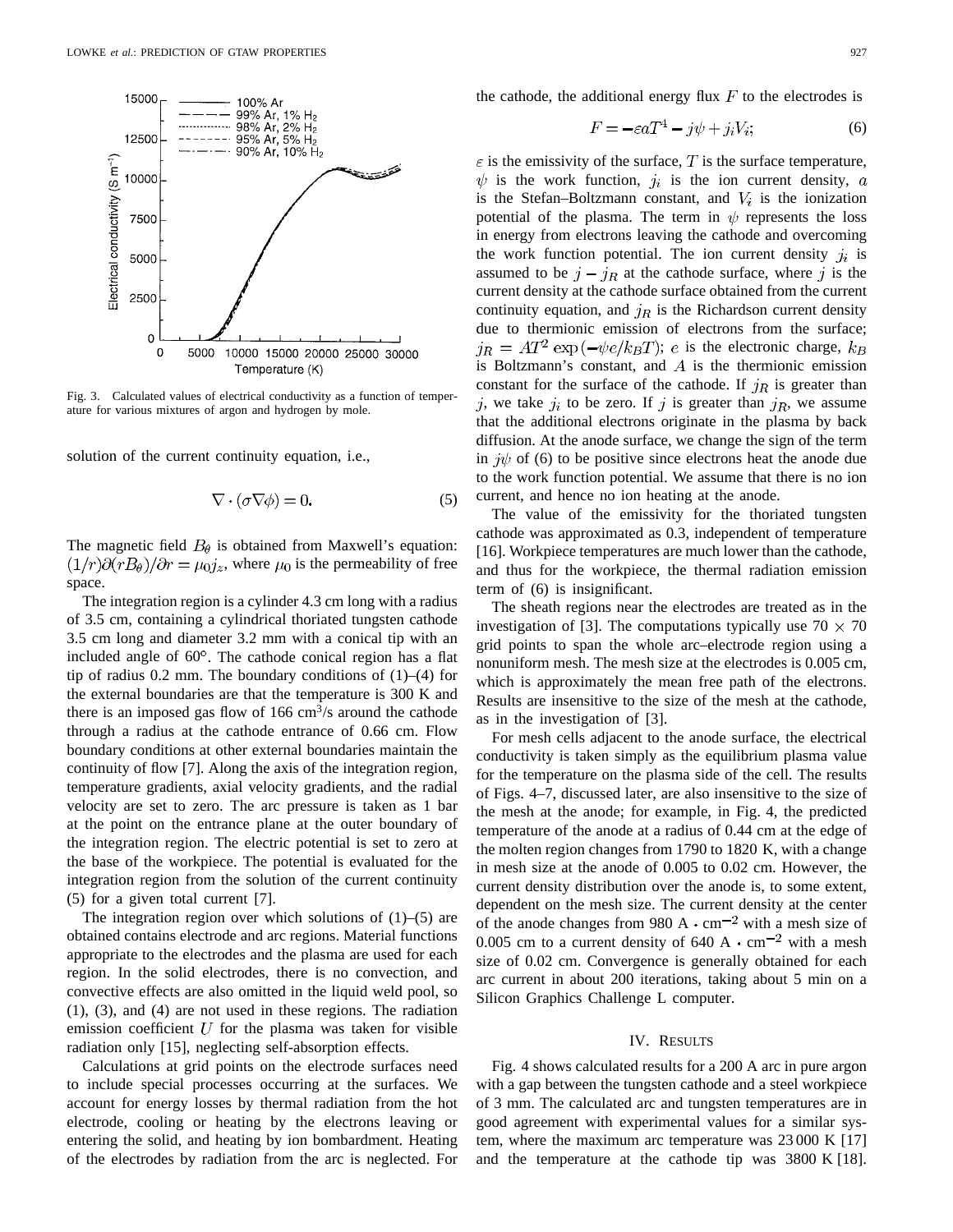

Fig. 4. Calculated values of temperature distributions for a 200 A arc in pure argon, with a steel workpiece.



Fig. 6. Calculated values of temperature distributions for a 200 A arc in pure argon, with an aluminum workpiece.



Fig. 5. Calculated values of temperature distributions for a 200 A arc in argon and 10% hydrogen by mole, with a steel workpiece.



Fig. 7. Calculated temperature profiles for a 200 A arc in argon and 10% hydrogen by mole, with an aluminum workpiece.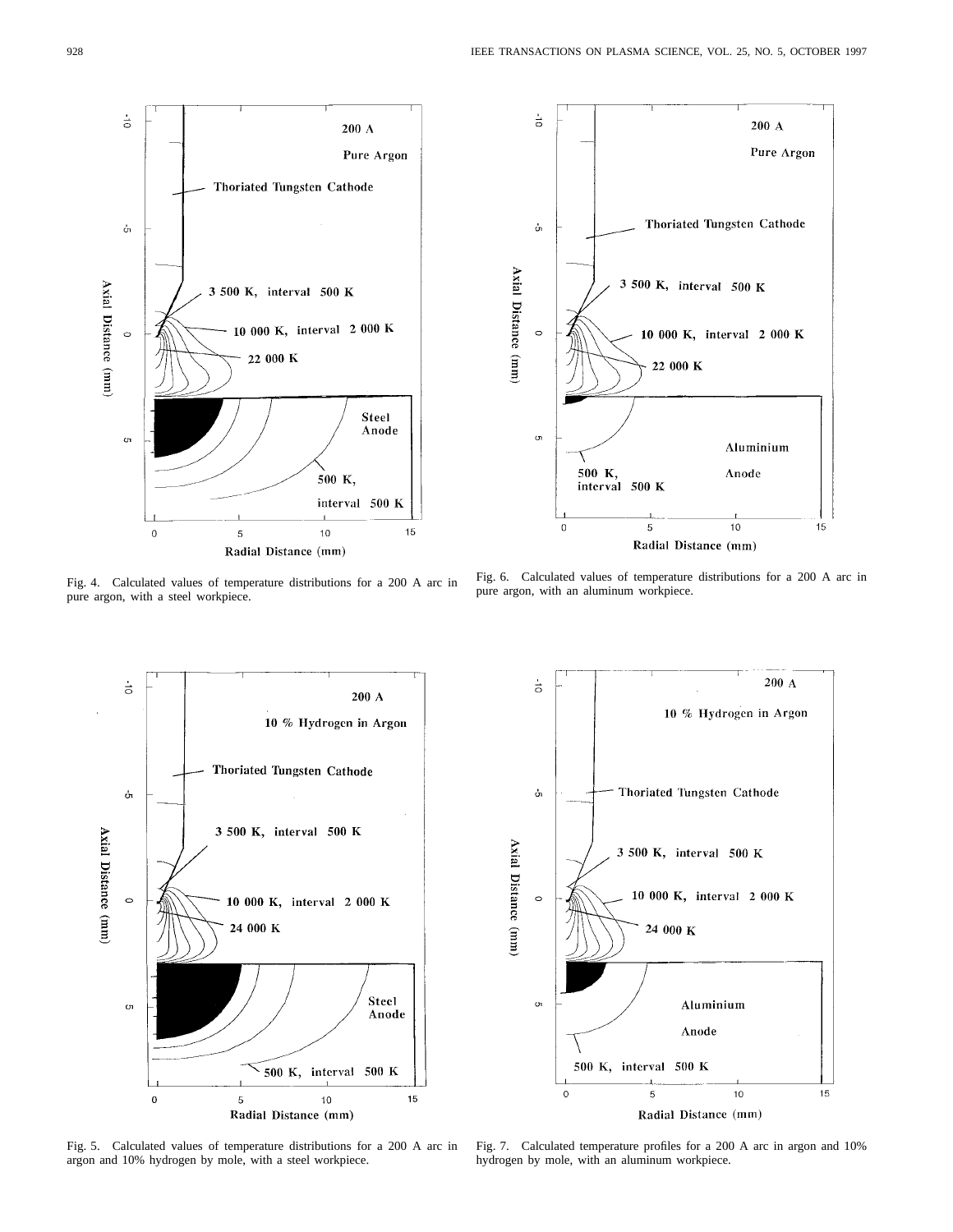

Fig. 8. Comparison of predicted and calculated arc voltages as a function of current.

The predicted molten region in the steel is shown in black. This region is simply the region of the metal calculated to be above its melting point, with no account taken of the change in material functions from solid to liquid, convection in the weld pool, or the latent heat of fusion of the metal. Nevertheless, it is considered that the region in black gives an indication of the degree of melting that is to be expected in the workpiece.

Fig. 5 shows predicted curves for a similar system, but with 10% hydrogen in the argon. The volume of molten metal is significantly larger than for the pure argon case of Fig. 4 as a consequence of the higher thermal conductivity of the arc plasma. In addition, the central arc temperature is higher, being above 24 000 K, and the arc is more constricted.

Fig. 6 shows calculations for pure argon, but with aluminum instead of steel as the workpiece. Arc plasma and cathode temperature predictions are little changed from those of Fig. 4 with a steel workpiece. However, the predicted volume of molten material is very much reduced, even though the melting point of aluminum, 930 K, is very much less than that of steel, which is 1800 K. The results illustrate the very strong effect of the high thermal conductivity of aluminum in conducting heat away, thus reducing the volume of molten metal. Fig. 7 shows the effect of 10% hydrogen in the argon with an aluminum workpiece. It is seen that the predicted volume of the molten aluminum is significantly increased.

Fig. 8 shows predicted arc voltages as a function of arc current compared with the experimental results of Hooijmans [19]. The experimental results are for a 15% mixture of hydrogen and argon, whereas the theoretical results are for 10% hydrogen. The experimental voltages are slightly higher than the theoretical results, consistent with what would be expected for a higher percentage of hydrogen. However, it is noted that there are differences between theory and experiment for pure argon. Such differences are to be expected due to our neglect of the space-charge sheath, and also due to inaccuracies in the radiation emission coefficient and our neglect of the self-absorption of radiation.

The predicted maximum velocities of the axial flow of plasma range, for pure argon, from 50 m/s at 50 A to 740

m/s at 400 A. With the addition of 10% of hydrogen, these values increase due to the higher magnetic pinch pressure of the more constricted arc to be 90 m/s at 50 A and 900 m/s at 400 A.

#### V. CONCLUSION

Recently developed computational methods have been used to calculate properties of gas tungsten arc welding, where the electrodes, arc, and workpiece are treated together in a unified system. The properties of different gas mixtures of the welding gas can be calculated and quantitative predictions made of effects of each gaseous component on the temperature distribution in the electrodes. In the present paper, predictions are made for various mixtures of argon and hydrogen. The effect of the addition of hydrogen is 1) to make the arc more constricted, 2) to increase the arc voltage, 3) to increase the arc temperature, and 4) to increase the volume of the molten material of the workpiece for a given arc current.

#### ACKNOWLEDGMENT

The authors are indebted to B. Canak for assistance with the calculations. They are also indebted for discussions with their colleagues, N. Ahmed and L. Jarvis, of the CSIRO Division of Manufacturing Technology, Adelaide, Australia.

## **REFERENCES**

- [1] A. B. Murphy and C. J. Arundell, "Transport coefficients of argon, nitrogen, oxygen, argon-nitrogen, and argon-oxygen plasmas," *Plasma Chem. Plasma Process.,* vol. 14, pp. 451–490, 1994.
- [2] P. Zhu, J. J. Lowke, R. Morrow, and J. Haidar, "Prediction of anode temperatures of free burning arcs," *J. Phys. D, Appl. Phys.,* vol. 25, pp. 1369–1376, 1995.
- [3] J. J. Lowke, R. Morrow, and J. Haidar, "A simplified theory of arcs and their electrodes," in *Proc. 12th Int. Symp. Plasma Chem.,* Minneapolis, MN, 1995, pp. 1449–1455; also, *J. Phys. D, Appl. Phys.*, pp. 2033–2042, 1997.
- [4] N. U. Ahmed, B. L. Jarvis, and D. M. Viano, "High current gas tungsten arc welding," in *Proc. 42nd Nat. Welding Conf.,* WTIA, Melbourne, Australia, 1994, vol. 2, paper 26.
- [5] J. J. Lowke and J. C. Quartel, "Use of transport coefficients to calculate properties of electrode sheaths of electric arcs," *Aust. J. Phys.,* vol. 50, pp. 539–552, 1997; also in *Proc. 11th Int. Conf. Gas Discharges Appl.,* Tokyo, Japan, 1995, p. 90.
- [6] J. J. Lowke, P. Kovitya, and H. P. Schmidt, "Theory of free burning arc columns including the influence of the cathode," *J. Phys. D, Appl. Phys.,* vol. 25, pp. 1600–1606, 1992.
- [7] P. Zhu, J. J. Lowke, and R. Morrow, "A unified theory of free burning arcs, cathode sheaths and cathodes," *J. Phys. D, Appl. Phys.,* vol. 25, pp. 1221–1230, 1992.
- [8] R. Morrow and J. J. Lowke, "A one-dimensional theory for the electrode sheaths of electric arcs," *J. Phys. D, Appl. Phys.,* vol. 26, pp. 634–642, 1993.
- [9] X. Zhou and J. Heberlein, "Analysis of the arc-cathode interaction of free burning arcs," *Plasma Sources Sci. Technol.,* vol. 3, p. 564, 1994.
- [10] M. S. Benilov and A. Marotta, "A model of the cathode region of atmospheric pressure arcs," *J. Phys. D, Appl. Phys.,* vol. 28, p. 1869, 1995.
- [11] S. Gordon and B. J. McBride, "Computer program for calculation of complex chemical equilibrium compositions," NASA Special Publ. SP-273, 1971.
- [12] A. B. Murphy, "Modeling and diagnostics of plasma chemical processes in mixed-gas arcs," *Pure Appl. Chem.,* vol. 68, pp. 1137–1142, 1996.
- [13] S. C. Snyder, A. B. Murphy, D. L. Hofeldt, and L. D. Reynolds, "Diffusion of atomic hydrogen in an atmospheric-pressure free-burning arc discharge," *Phys. Rev. E,* vol. 52, pp. 2999–3009, 1995.
- [14] A. B. Murphy, "The influence of demixing on the properties of a free burning arc," *Appl. Phys. Lett.,* vol. 69, pp. 328–330, 1996.